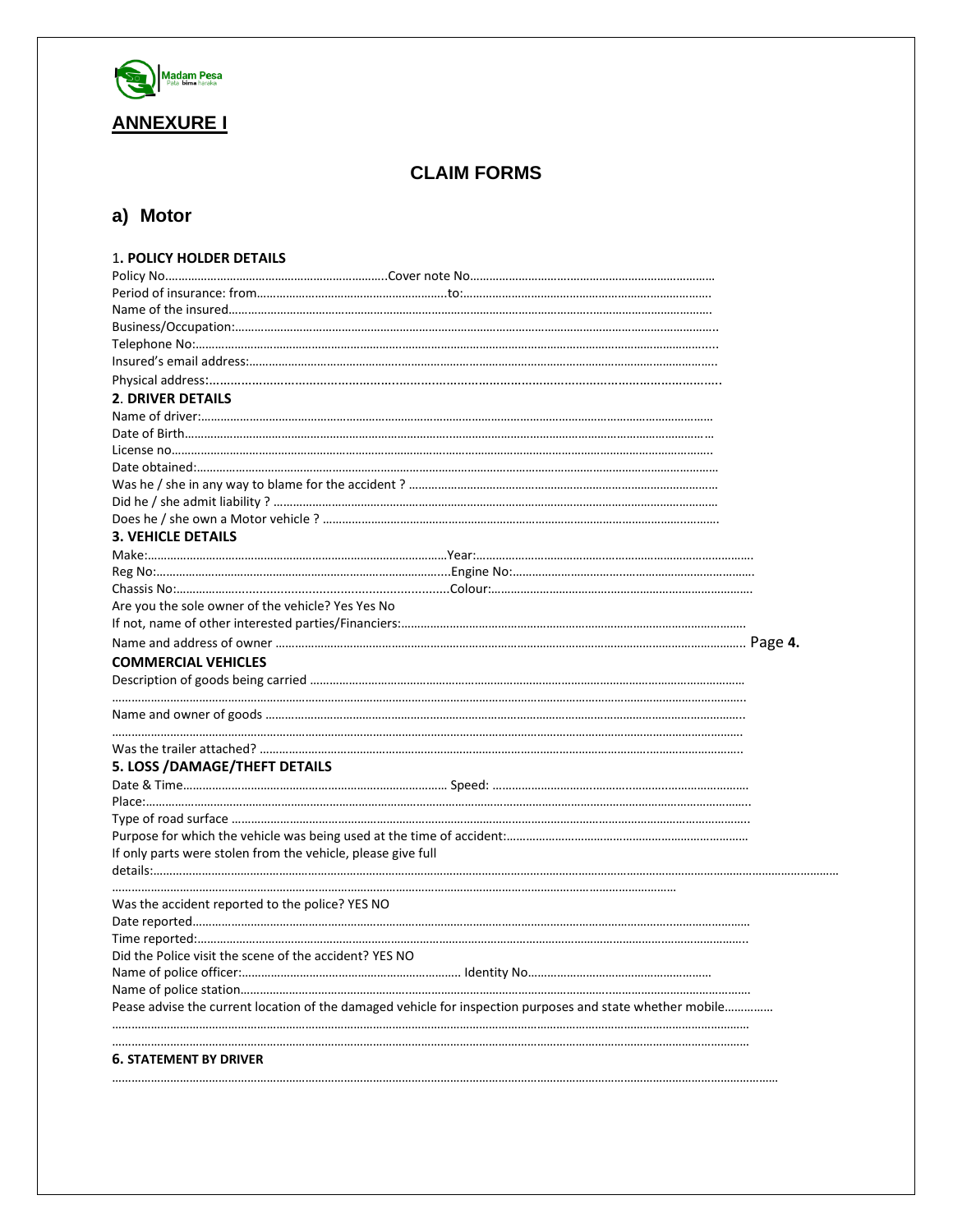

#### **7. STATEMENT BY INSURED**

**8. Draw a sketch stating the approximate measurement(s) showing positions of vehicle(s) and person(s) involved. Also state the direction in which they were travelling. (include type and position of traffic signs, skid marks, pedestrian crossings and any other relevant information where possible).** 

………………………………………………………………………………………………………………………………………………………………………………………

**SKETCH** 

**Mark the damaged areas relating to the accident**.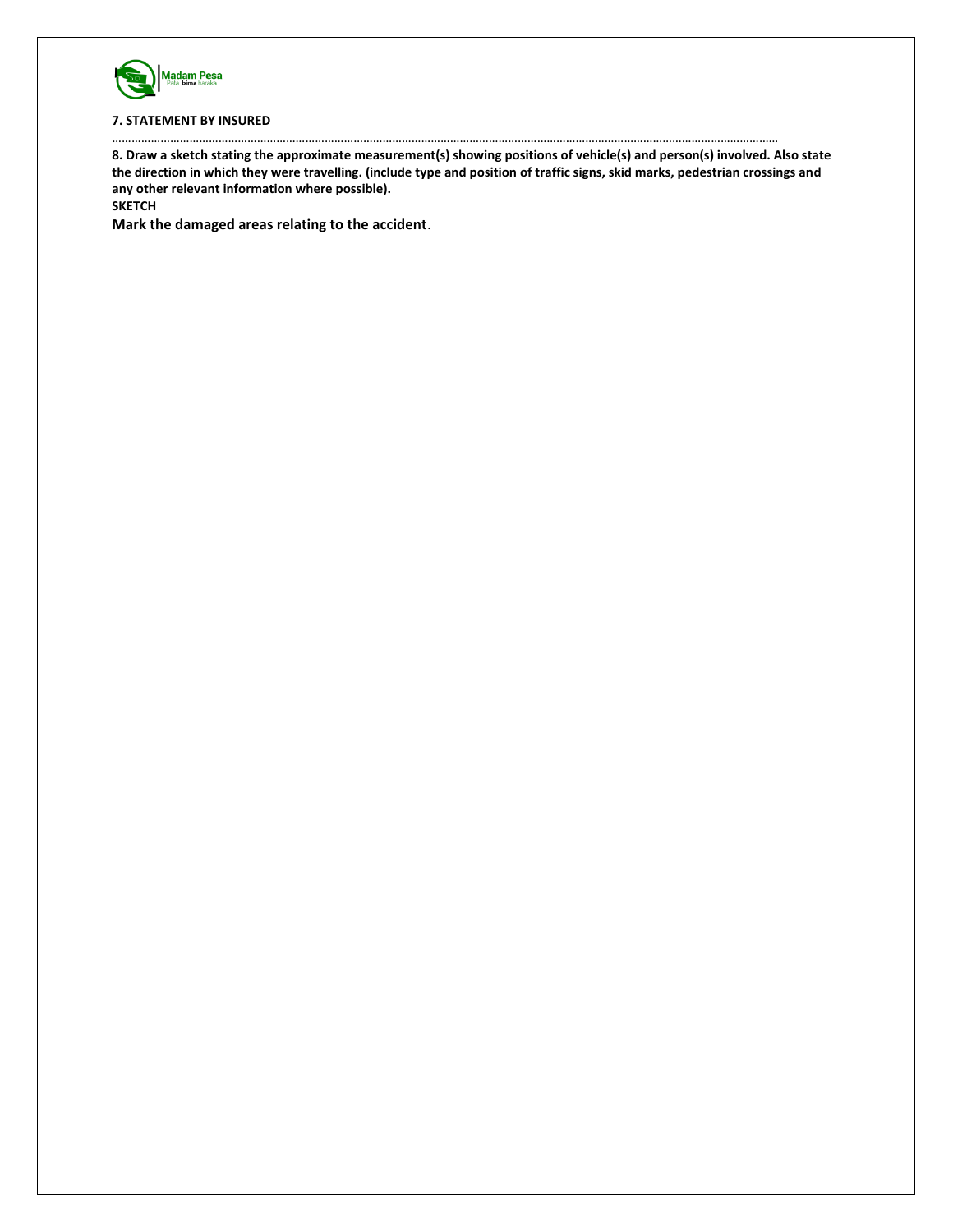

|                                                                       | 9. PERSONS INJURED (COMPLETE ON AN ATTACHING PAPER IF MORE THAN ONE PERSON INVOLVED)                                                                                                                                                     |
|-----------------------------------------------------------------------|------------------------------------------------------------------------------------------------------------------------------------------------------------------------------------------------------------------------------------------|
|                                                                       |                                                                                                                                                                                                                                          |
|                                                                       |                                                                                                                                                                                                                                          |
|                                                                       |                                                                                                                                                                                                                                          |
|                                                                       |                                                                                                                                                                                                                                          |
|                                                                       |                                                                                                                                                                                                                                          |
| <b>10. THIRD PARTY PROPERTY DAMAGE.</b>                               |                                                                                                                                                                                                                                          |
|                                                                       |                                                                                                                                                                                                                                          |
|                                                                       |                                                                                                                                                                                                                                          |
|                                                                       | 11. IF THE ACCIDENT INVOLVES A THIRD PARTY VEHICLE, PLEASE INDICATE:                                                                                                                                                                     |
|                                                                       |                                                                                                                                                                                                                                          |
|                                                                       |                                                                                                                                                                                                                                          |
|                                                                       |                                                                                                                                                                                                                                          |
|                                                                       |                                                                                                                                                                                                                                          |
|                                                                       |                                                                                                                                                                                                                                          |
|                                                                       |                                                                                                                                                                                                                                          |
| <b>DECLARATION</b>                                                    |                                                                                                                                                                                                                                          |
| I agree to provide additional information to the company if required. | I do hereby to the best of my knowledge and belief, warrant the truth of the foregoing statements in every respect and agree<br>that if I have made any false or fraudulent statement, the policy shall be cancelled and claim forfeited |
|                                                                       |                                                                                                                                                                                                                                          |

# **b) All Risks**

# FIRE, BURGLARY, MONEY, ALL RISKS CLAIM FORM

#### **FOR OFFICE USE**

| Claim number |  |  |  |  |  |  |       |  |  |  |  |
|--------------|--|--|--|--|--|--|-------|--|--|--|--|
|              |  |  |  |  |  |  |       |  |  |  |  |
| Policy No    |  |  |  |  |  |  | Class |  |  |  |  |

## **THE INSURED**

| Title                            |  | or Surname | Name of Company |  |  |  |  |  |  |  |
|----------------------------------|--|------------|-----------------|--|--|--|--|--|--|--|
| First name or name of<br>company |  |            |                 |  |  |  |  |  |  |  |
| PO Box                           |  |            | Town            |  |  |  |  |  |  |  |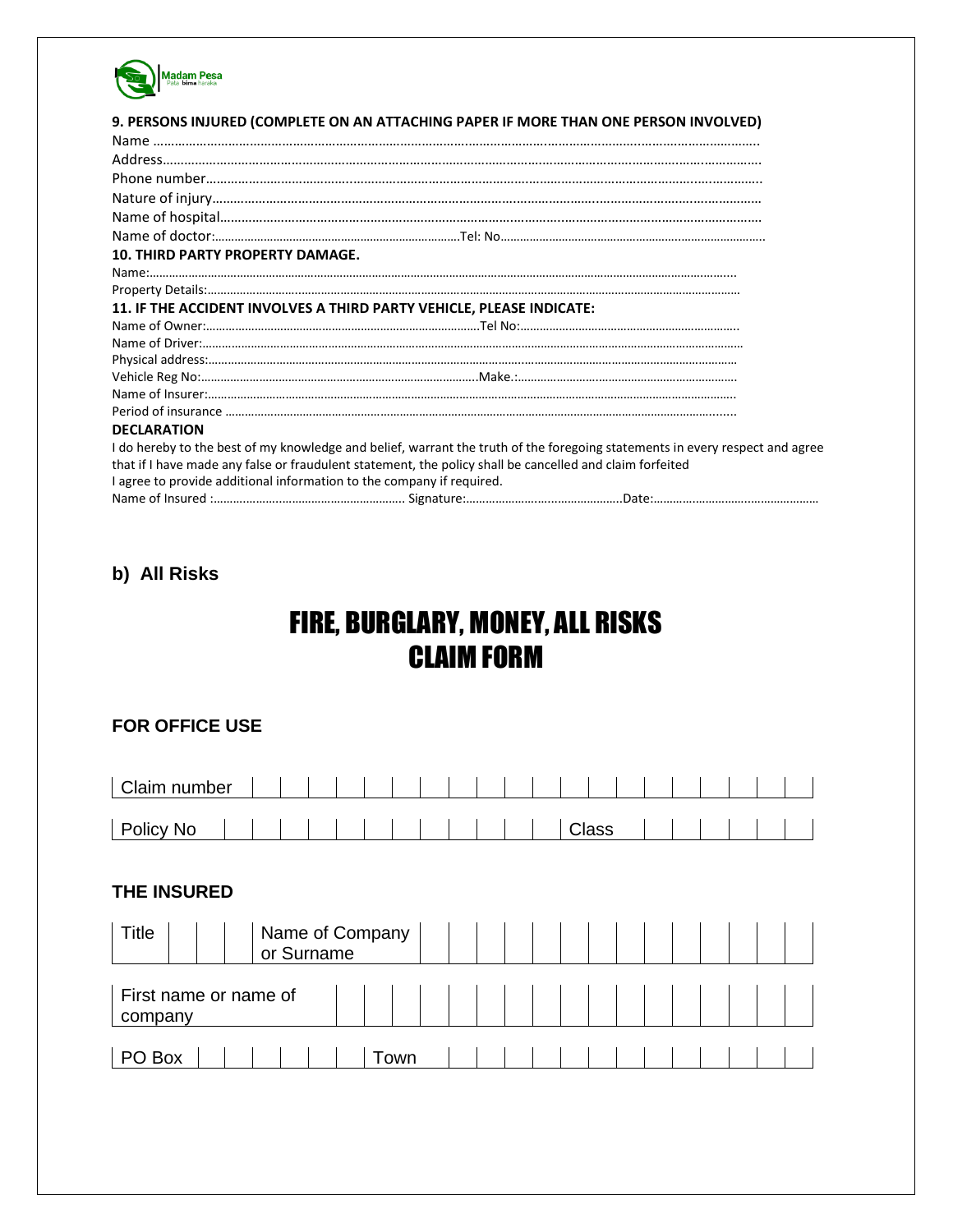

| Plot No                   | Street, Road,<br>Avenue, etc |        |  |  |
|---------------------------|------------------------------|--------|--|--|
| Continued                 |                              |        |  |  |
| Occupation or profession  |                              |        |  |  |
|                           |                              |        |  |  |
| Daytime telephone contact | Code                         | Number |  |  |

## Situation or premises or place where loss or damage occurred

……………………………………………………………………………………………

| When was the property last seen? Date  Time  By whom?    |  |
|----------------------------------------------------------|--|
|                                                          |  |
|                                                          |  |
| Have any other steps been taken to recover the property? |  |

# PLEASE ANSWER THE FOLLOWING QUESTIONS IF THE CLAIM IN RESPECT OF A THEFT AT YOUR OWN PREMISES

| How many nights have the premises been unoccupied during the past year?                                                                                                                                                                                                                                                                   |
|-------------------------------------------------------------------------------------------------------------------------------------------------------------------------------------------------------------------------------------------------------------------------------------------------------------------------------------------|
|                                                                                                                                                                                                                                                                                                                                           |
|                                                                                                                                                                                                                                                                                                                                           |
| Have you ever sustained a loss or claimed against any insurer for any of the risks included<br>in this policy under which this claim is made. If so, give particulars<br>Are you the sole owner of the lost, damaged or destroyed property?<br>If not, state the name(s) of any other interested parties and the nature of their interest |
|                                                                                                                                                                                                                                                                                                                                           |

In respect of damage to building or landlord's fixtures (including decorations) are you responsible for the repair of such damage under the terms of a tenancy agreement…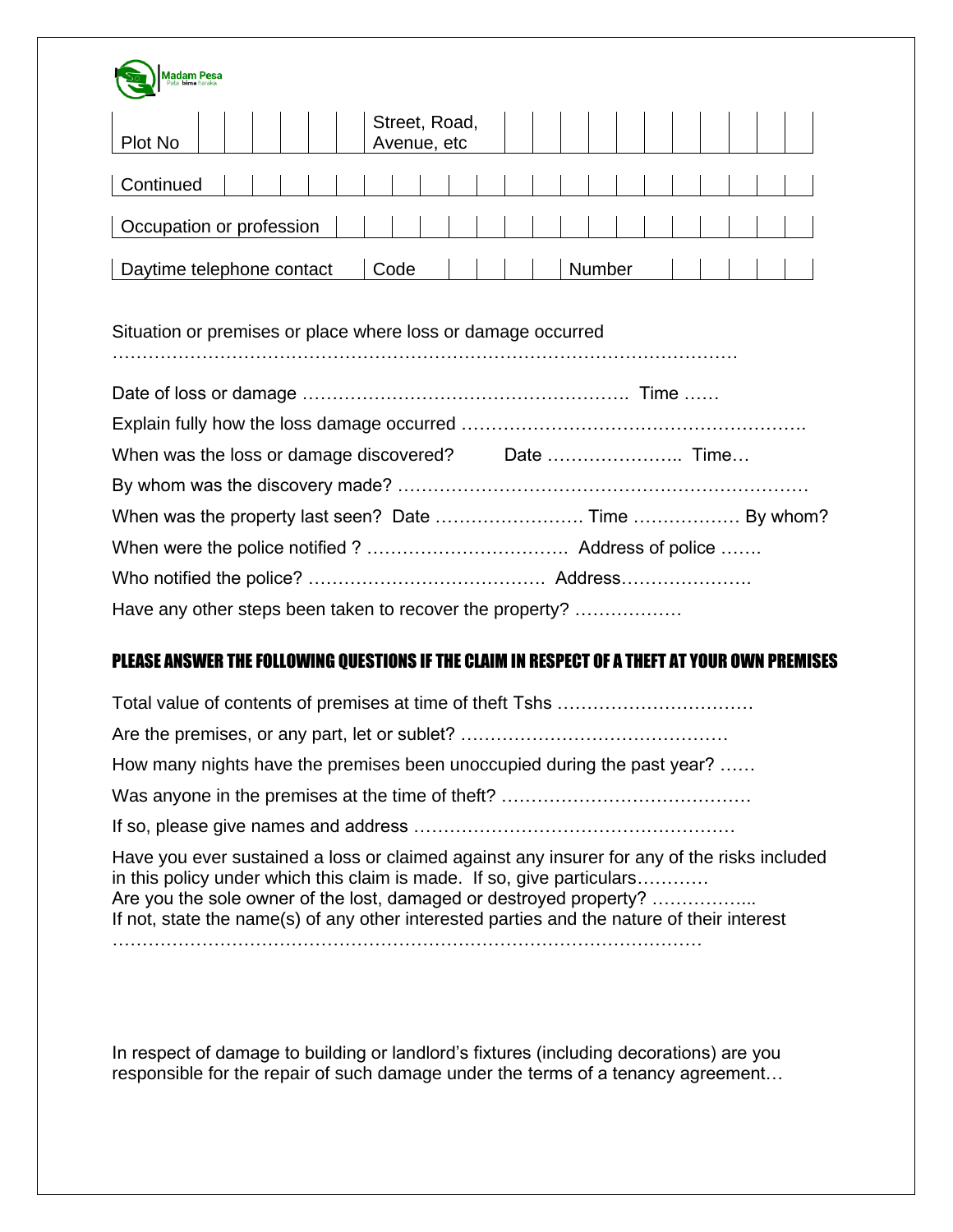

Was there at the time of the occurrence any other existing insurance effected by you or any other persons on the property for which this claim is made. If so, please give details…………………………………………………………………………………………

#### PARTICULARS OF THE CLAIM TO BE GIVEN IN DETAIL

In respect of building claims, tradesmen's estimates should be furnished before instructions are given for the work to be put in hand. If decorations are involved, please indicate when they were last renewed.

Any damaged property should not be disposed of until permission is given by the Company.

|                                                                                         | 2                                   | 3                                                                                           | 4                           | 5                                                                            | 6                                                                  |
|-----------------------------------------------------------------------------------------|-------------------------------------|---------------------------------------------------------------------------------------------|-----------------------------|------------------------------------------------------------------------------|--------------------------------------------------------------------|
| Particulars of each<br>building or article in<br>respect of which this<br>claim is made | Date<br>purchased<br>or<br>received | Name and address<br>of person from<br>whom article was<br>purchased or by<br>whom presented | Original cost<br>price      | Value at the<br>time of the<br>loss after<br>allowing for<br>age and<br>wear | Amount<br>claimed after<br>allowing for<br>value of the<br>salvage |
|                                                                                         |                                     |                                                                                             | <b>Tshs</b>                 | <b>Tshs</b>                                                                  | Tshs                                                               |
|                                                                                         |                                     |                                                                                             |                             |                                                                              |                                                                    |
|                                                                                         |                                     |                                                                                             | <b>Total amount claimed</b> |                                                                              |                                                                    |

## **c) Personal Accident**

| Policy No                                                |                                                               |
|----------------------------------------------------------|---------------------------------------------------------------|
| Name of Insured                                          |                                                               |
| Address                                                  |                                                               |
| Designation                                              |                                                               |
| Type of work (describe duties in full)                   |                                                               |
| Basic salary/earnings (per annum) :<br>Place of Accident | Date of accident<br>Time                                      |
| How did the accident occur?<br>1                         |                                                               |
| What were you doing?<br>2                                |                                                               |
| Was it fatal?<br>3                                       | Yes<br>No<br>If not fatal, what are the<br>apparent injuries? |
| Head                                                     |                                                               |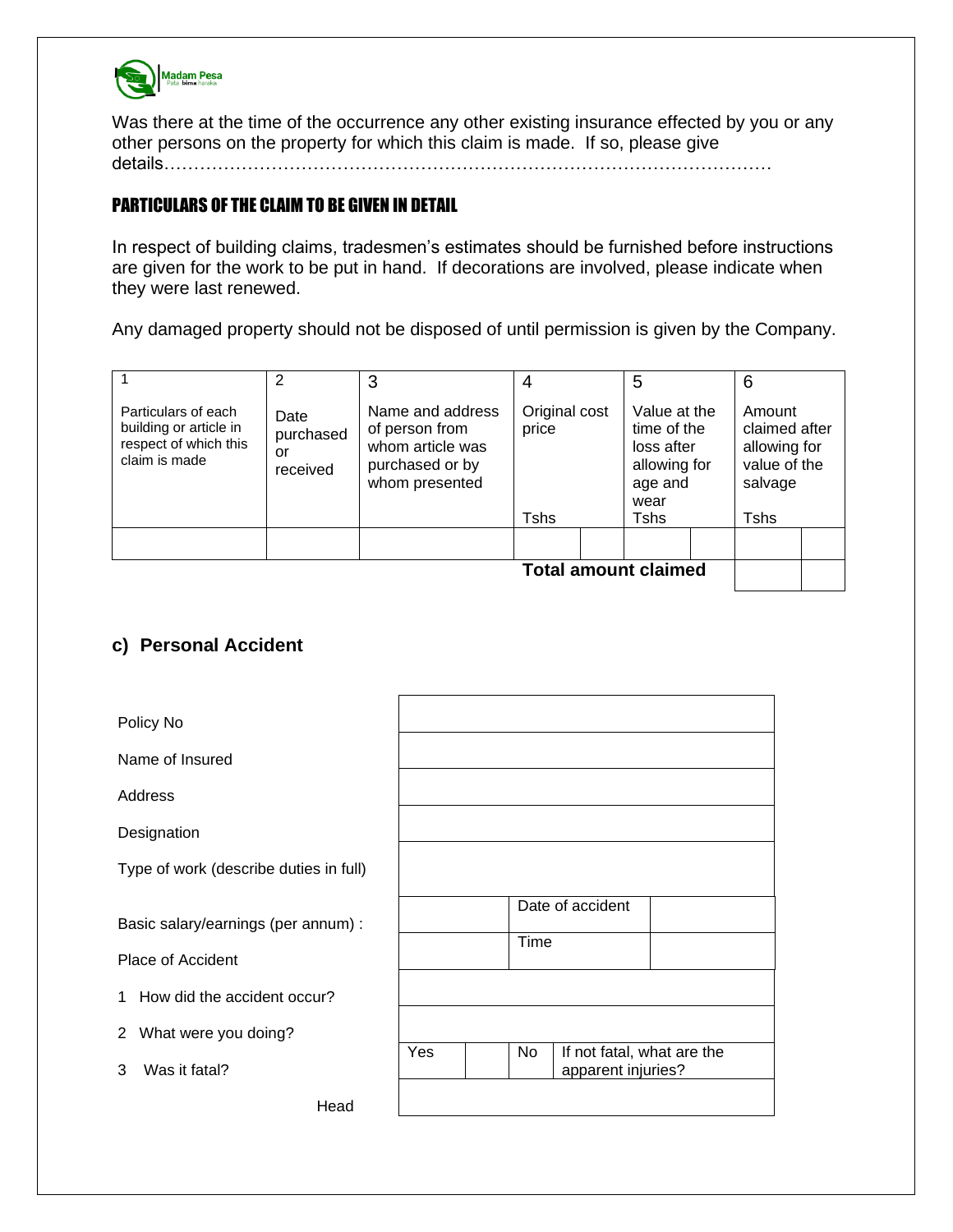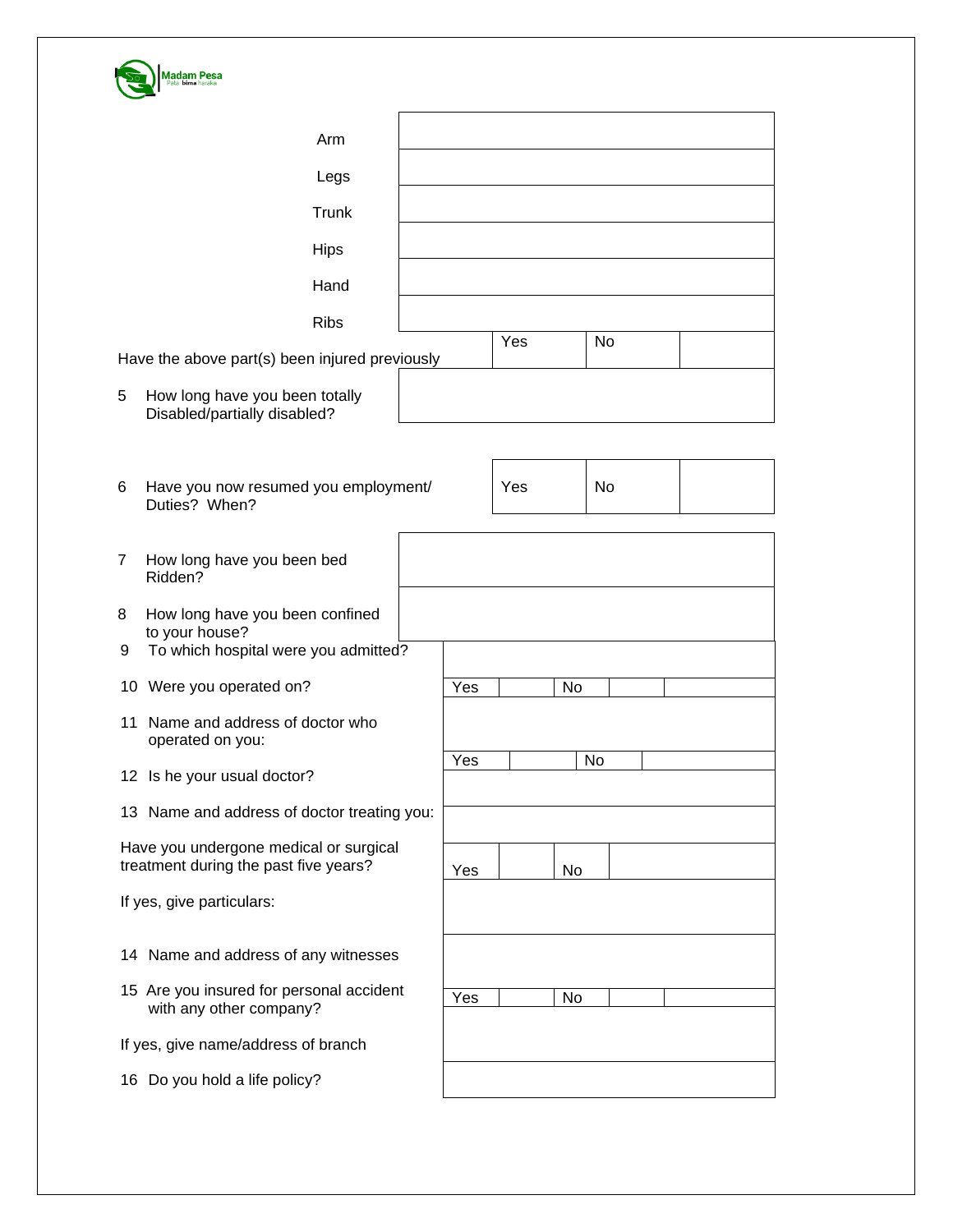

|         |  | If yes, give name and address of insuring |  |
|---------|--|-------------------------------------------|--|
| company |  |                                           |  |

## **d) Fidelity Guarantee**

**NB:** The issue of this form does not confirm admission of liability on the part of MGen Tanzania Limited

|                | Fax No(s)<br>Telephone No(s) |                                               |                                                                                                                                                                            |    |  |        |  |  |  |
|----------------|------------------------------|-----------------------------------------------|----------------------------------------------------------------------------------------------------------------------------------------------------------------------------|----|--|--------|--|--|--|
|                |                              |                                               |                                                                                                                                                                            |    |  |        |  |  |  |
|                |                              |                                               |                                                                                                                                                                            |    |  |        |  |  |  |
| 1.<br>2.<br>3. |                              | (i) Name<br>Position<br>(ii) Name<br>Position | When was loss discovered;<br>Name(s) and Position(s) of defaulting employee(s)<br>What system of check was in place to avoid such defaults?<br>(Attach detailed report)    |    |  |        |  |  |  |
| 4.             | (a)<br>(b)                   | If yes;<br>(i)<br>(iii)                       | Have police been notified?<br>Name of Police station<br>(ii) Date of notification<br>Who notified Police                                                                   |    |  | Yes/No |  |  |  |
| 5.<br>6.<br>7. | (a)                          |                                               | State period during which the default took place;<br>What is estimated amount of loss?<br>Give full details of how this amount<br>has been calculated; (Attach a schedule) | a) |  |        |  |  |  |
|                | (c)                          |                                               | (b) Has amount of loss been certified<br>By Accountants or Auditors?<br>If yes, attach the Accountants/<br>Auditors report.                                                | b) |  | Yes/No |  |  |  |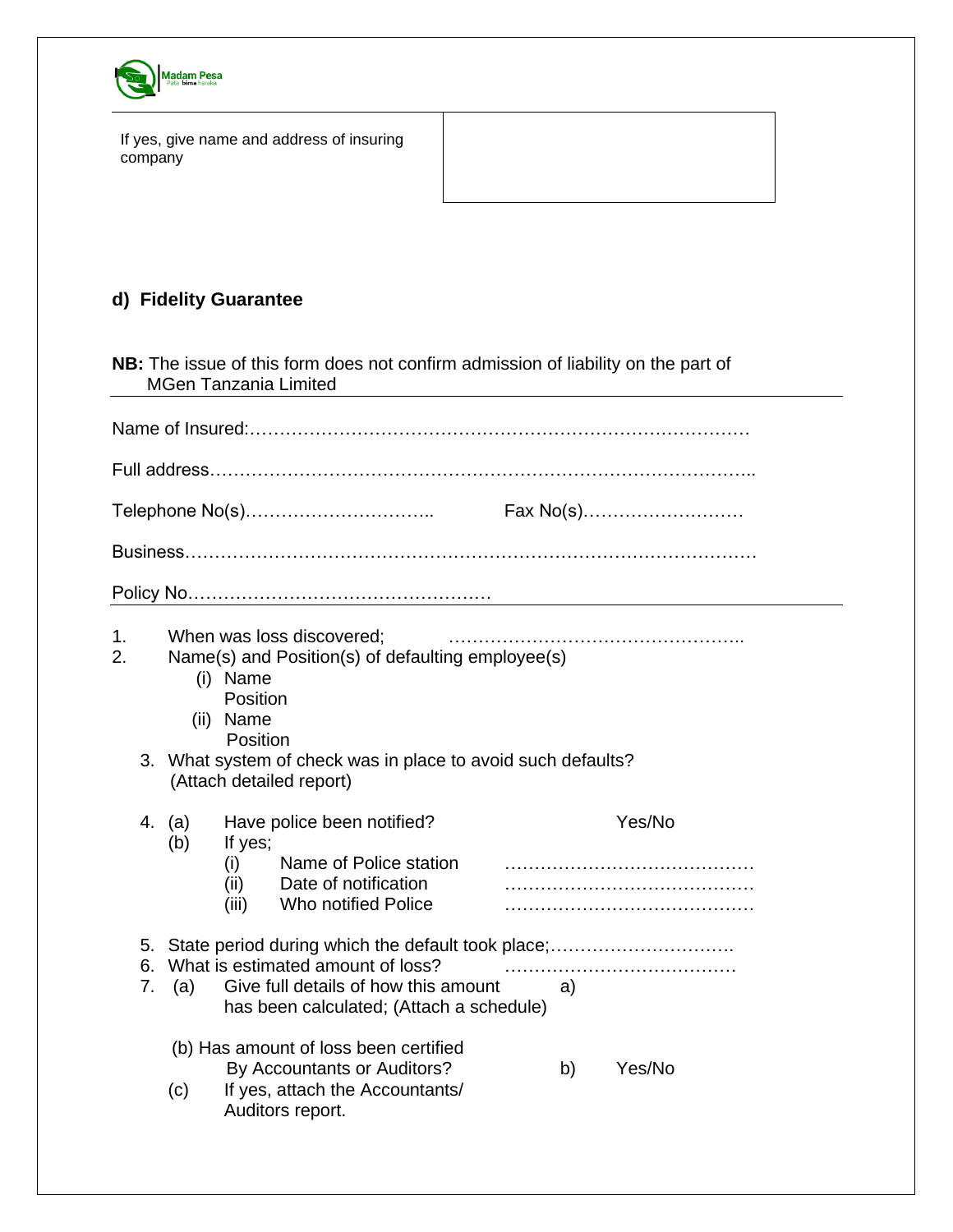

|                                                         | 8. (a)<br>(b)                                           | Have the defaulters been involved in or<br>been suspected of any previous loss?<br>If Yes, give details | a)<br>b)  | Yes/No |  |  |  |
|---------------------------------------------------------|---------------------------------------------------------|---------------------------------------------------------------------------------------------------------|-----------|--------|--|--|--|
|                                                         |                                                         | 9. Give full description of the circumstances                                                           |           |        |  |  |  |
|                                                         |                                                         | of the loss and how it was discovered.                                                                  |           |        |  |  |  |
|                                                         | (Attach report if space available is not enough)        |                                                                                                         |           |        |  |  |  |
| 10. What methods were used to conceal the Defalcations? |                                                         |                                                                                                         |           |        |  |  |  |
|                                                         | 11. What measures have you taken to prevent recurrence? |                                                                                                         |           |        |  |  |  |
|                                                         | 12. (a)                                                 | Have any monies due to the<br>defaulter(s)                                                              |           |        |  |  |  |
|                                                         |                                                         | been withheld?                                                                                          | a) Yes/No |        |  |  |  |
|                                                         | (b)                                                     | If yes, provide details                                                                                 | b) Salary |        |  |  |  |
|                                                         |                                                         |                                                                                                         | Pension/  |        |  |  |  |
|                                                         |                                                         |                                                                                                         | Gratuity  |        |  |  |  |
|                                                         |                                                         |                                                                                                         | Leave pay |        |  |  |  |
|                                                         |                                                         |                                                                                                         | Other     |        |  |  |  |
|                                                         |                                                         |                                                                                                         | Total     |        |  |  |  |
|                                                         | 12. (a)                                                 | Do you hold any other guarantee                                                                         |           |        |  |  |  |
|                                                         |                                                         | Or Security for the employee(s)                                                                         | a)        | Yes/No |  |  |  |
|                                                         | (b)                                                     | If yes, give details                                                                                    | b)        |        |  |  |  |
|                                                         |                                                         |                                                                                                         |           |        |  |  |  |

## **e) Public Liability**

The issue of this form does not imply admission of liability on the part of this company. All questions must answered fully – ticks and dashes are not acceptable.

| Policy No:……………………………………………………… <u>……………………………</u> |  |  |  |  |  |
|----------------------------------------------------|--|--|--|--|--|

| When did the accident occur<br>a).<br>(b) Where did the accident occur<br>(c) Explain fully how the accident<br>occurred | (a)<br>(b)<br>(C) |
|--------------------------------------------------------------------------------------------------------------------------|-------------------|
| Give names and addresses of witness                                                                                      | ◠                 |
| (if anv`                                                                                                                 |                   |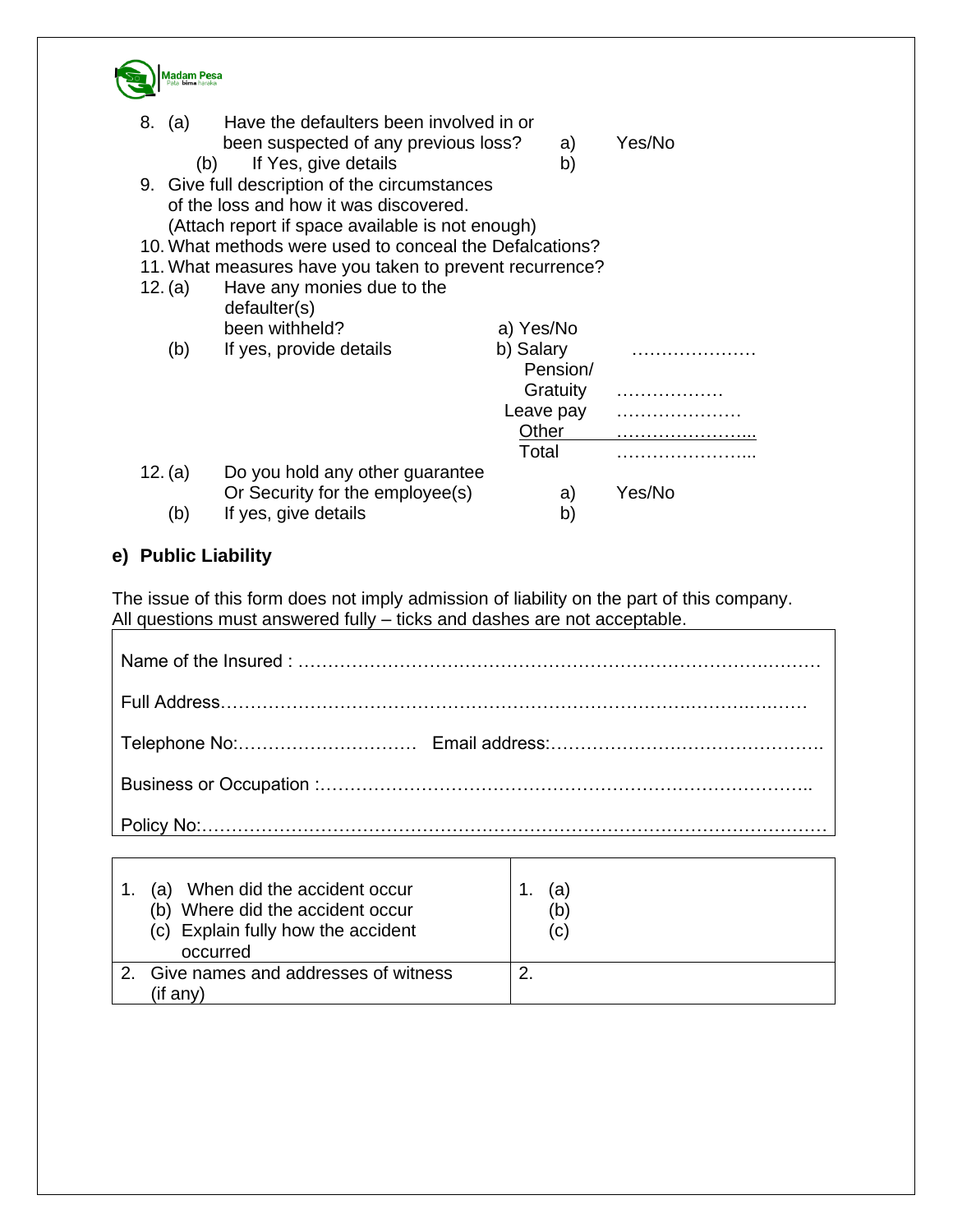

| 3. | (a)<br>(b) | was the accident reported to Police<br>If yes,                                                                                | 3. (a)                         |
|----|------------|-------------------------------------------------------------------------------------------------------------------------------|--------------------------------|
|    |            | Name the Police Station<br>(i)<br>(ii) Give the date reported                                                                 | $(b)$ (i)                      |
|    |            | (iii) Name the person who<br>reported to Police                                                                               | (ii)<br>(iii)                  |
| 4. | (a)        | Were person injured?<br>If yes, provide full details on page 2                                                                | Yes /No<br>(a)                 |
| 5. | (a)        | Was any property damaged?<br>If yes provide full details<br>on schedule "A" below                                             | (b)<br>Yes/No                  |
| 6. | (a)<br>(b) | Have you received notice of a claim<br>If yes, provide full details and<br>attach to this form any correspondence<br>received | Yes/No<br>(a)<br>(b)           |
| 7. | (b)        | (a) Have you admitted liability?<br>Do you think you are legally liable?                                                      | Yes/No<br>(a)<br>Yes/No<br>(b) |
| 8. | (a)        | Are there any other insurances<br>covering this accident?                                                                     | Yes/No<br>(a)                  |
|    |            | (b) If yes, give name of the Insurance<br>Company                                                                             | (b)                            |

## **ANNEXURE II**

## **CHECK LISTS**

#### **a) Motor**

#### **INSURED**

- i) COMPLETED CLAIM FORM
- ii) ORIGINAL ADMISSION OF GUILT RECEIPT
- iii) POLICE REPORT
- iv) COPY OF DRIVER 'S LICENCE
- v) PREMUIM PAYMENT RECEIPT
- vi) COPY OF MOTOR CERTIFICATE
- vii) COPY OF CERTIFICATE OF INSURANCE
- viii) QUOTATIONS FROM APPROVED GARAGES
- ix) INSPECTION OF MOTOR VEHICLE

#### **THIRD PARTIES**

- x) COPY OF DRIVER 'S LICENCE
- xi) INSPECTION OF VEHICLE
- xii) COPY OF MOTOR INSURANCE
- xiii) COPY OF REGISTRATION CARD
- xiv) QUOTATIONS FROM GARAGE